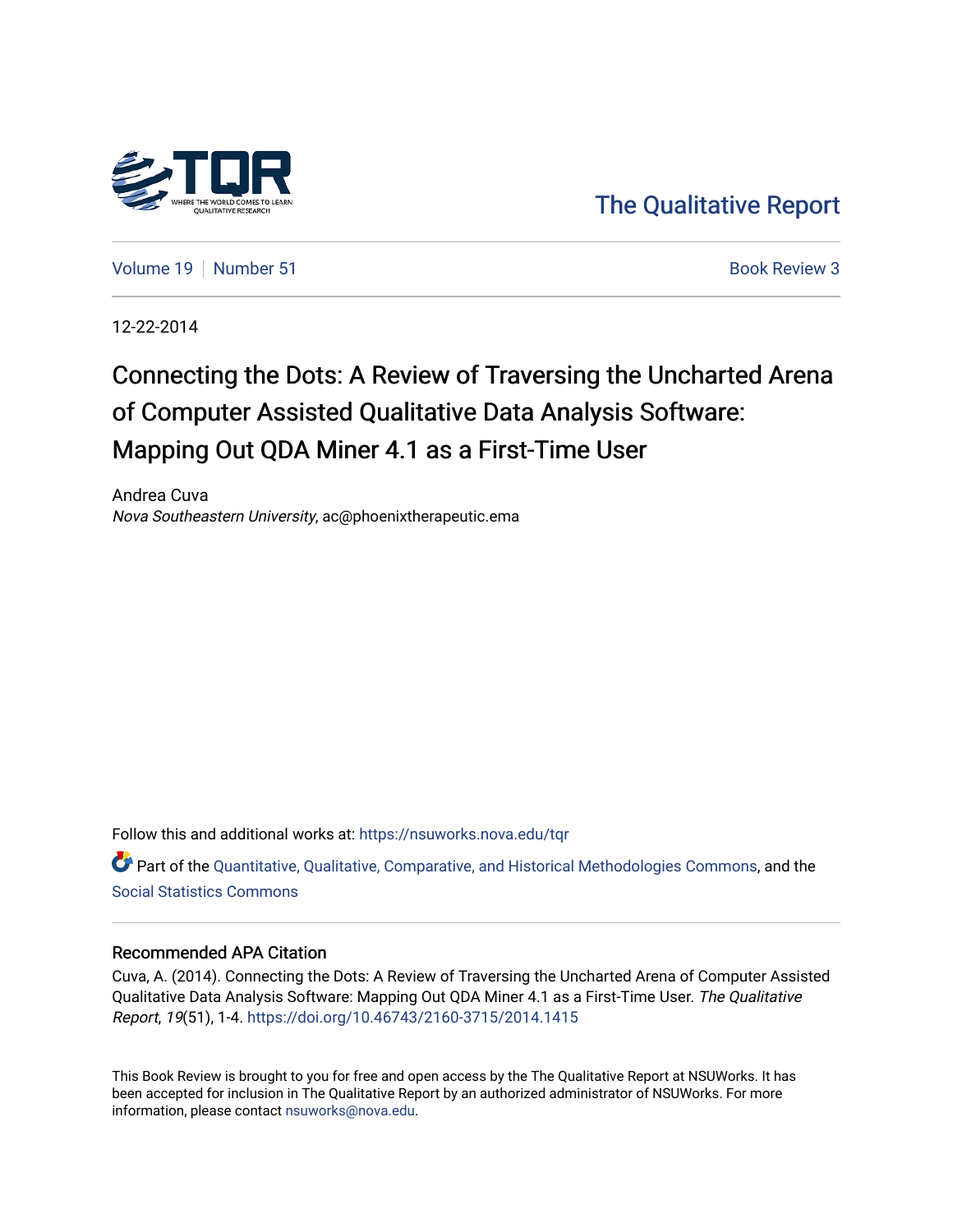# **Qualitative Research Graduate Certificate**



Indulge in Culture Exclusively Online . 18 Credits

**LEARN MORE** 

# Connecting the Dots: A Review of Traversing the Uncharted Arena of Computer Assisted Qualitative Data Analysis Software: Mapping Out QDA Miner 4.1 as a First-Time User

## Abstract

A review of QDA Miner 4.1, a mixed method computer assisted data analysis software (CAQDAS), was conducted to determine how accommodating (if at all) the software was for beginning researchers and/ or individuals less proficient with computers. Rather than maintaining the more traditional focus on the technical functionality of QDA Miner, this review was structured around the needs and interests of a beginning researcher. Although QDA Miner offers a variety of helpful resources, questions regarding how to structure initial project to ensure findings yield methodological accuracy remain.

#### Keywords

QDA Miner 4.1, CAQDAS, Mixed-Method Analysis, First-Time Users

### Creative Commons License



This work is licensed under a [Creative Commons Attribution-Noncommercial-Share Alike 4.0 License](https://creativecommons.org/licenses/by-nc-sa/4.0/).

#### Acknowledgements

The author would like to extend a special thanks to Dr. Ronald Chenail for providing her with the opportunity and encouragement to begin publishing her work.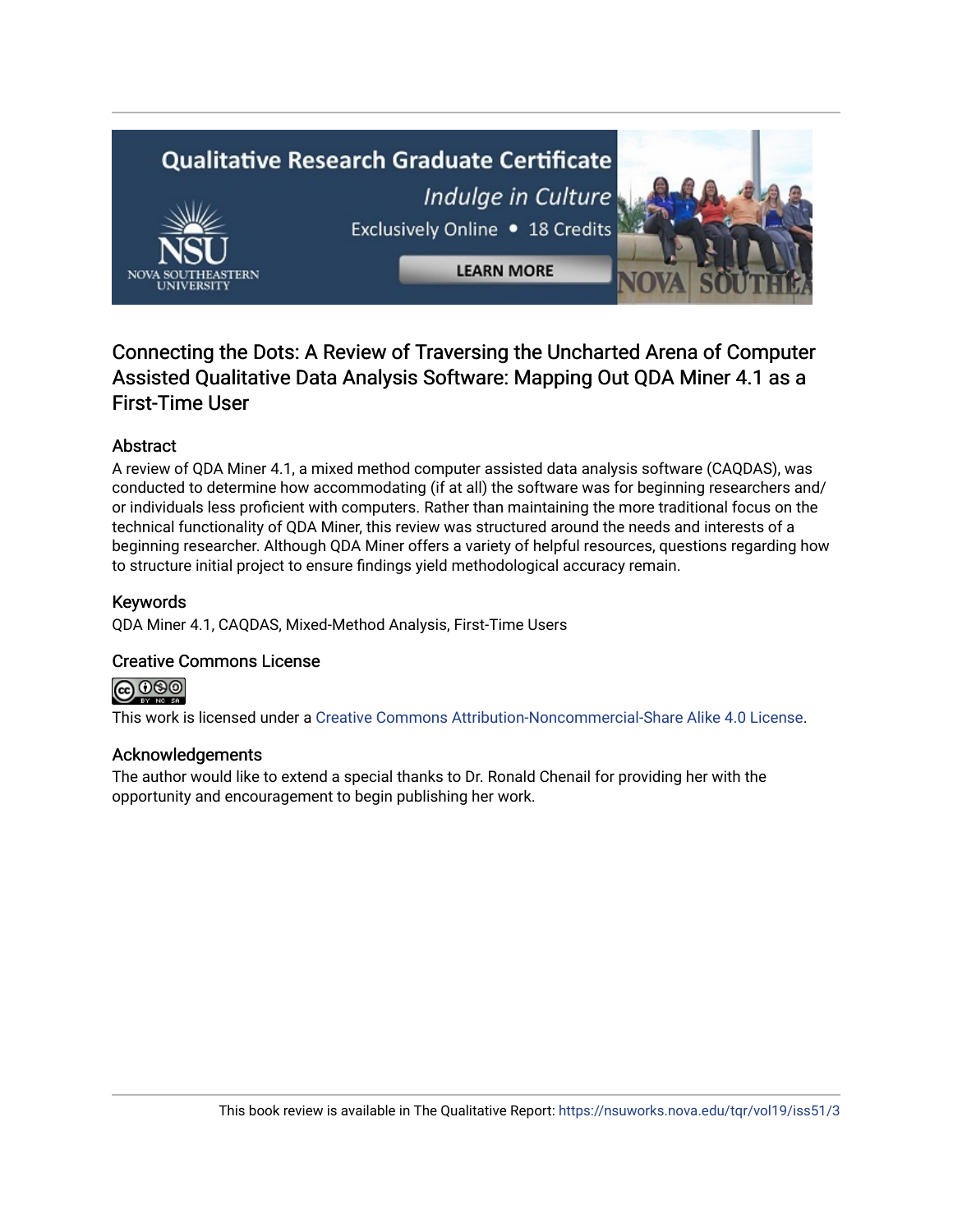

*The Qualitative Report* 2014 Volume 19, Article 19, 1-4 http://www.nova.edu/ssss/QR/QR19/cuva19.pdf

# **Traversing the Uncharted Arena of Computer Assisted Qualitative Data Analysis Software: Mapping Out QDA Miner 4.1 as a First-Time User**

Andrea Cuva Nova Southeastern University, Fort Lauderdale, Florida, USA

*A review of QDA Miner 4.1, a mixed method computer assisted data analysis software (CAQDAS), was conducted to determine how accommodating (if at all) the software was for beginning researchers and/or individuals less proficient with computers. Rather than maintaining the more traditional focus on the technical functionality of QDA Miner, this review was structured around the needs and interests of a beginning researcher. Although QDA Miner offers a variety of helpful resources, questions regarding how to structure initial project to ensure findings yield methodological accuracy remain. Keywords: QDA Miner 4.1, CAQDAS, Mixed-Method Analysis, First-Time Users*

Provalis Research, the developers of QDA Miner, have been designing analytic software for the past 20 years and has provided mixed method data analysis solutions for several different professional populations since then. Throughout the years individuals within these various populations have provided elaborately technical reviews of QDA Miner depicting the fascinating features this program provides its users. While these articles were very impressive to read, as a beginning researcher, I found myself getting overwhelmed and slightly intimidated by the technical focus asserted in previous reviews. Since computer assisted qualitative data analysis software programs (CAQDAS) are completely foreign to me, and I'm pretty sure that most nine year olds could teach me a thing or two about "common" computer functions, I was more interested to know how (or if) my research could be enhanced through the use of such technical features. As a graduate student in the infancy stage of my research career (AKA the almighty dissertation), I'm enticed by the fantasy of electronic organization, and the alluring hints that CAQDAS might just help me expedite the completion of my dissertation; therefore, this review of QDA Miner 4.1 was conducted with the intention of gaining clarity and improved comprehension of software features as it pertains to a beginning researcher and a CAQDAS newbie.

Unfortunately, one of the first items of interest for grad-students is price; most students won't investigate a program beyond this point if it costs more than their budget allows. Provalis offers pricing categorized for commercial, governmental, or academic purposes. The academic cost for QDA Miner 4.1 is \$590, which could be a bit steep for grad-students on a fixed income. The good news is that Provalis also offers a free limited version of QDA Miner called QDA Lite, allowing individuals who may fall into the limited budget category to still gain access to some of the unique features offered in QDA Miner 4.1.

Despite my technological learning curve, I still maintain the belief that CAQDAS, QDA Miner 4.1 more specifically, were designed to simplify life for their users; thus, my primary curiosity was to gain an understanding of the potential time it would take me to competently use QDA Miner 4.1. With this curiosity in mind, I began my first-time experience with QDA Miner 4.1 by installing the program software. Much to my dismay I couldn't open the program because I have a Mac and QDA Miner 4.1 does not offer a Mac version; bummer! Determined to use my Mac, I searched around Provalis's website for ways to make that possible. Although Provalis does not offer a Mac version of QDA Miner, they do offer a variety of ways that users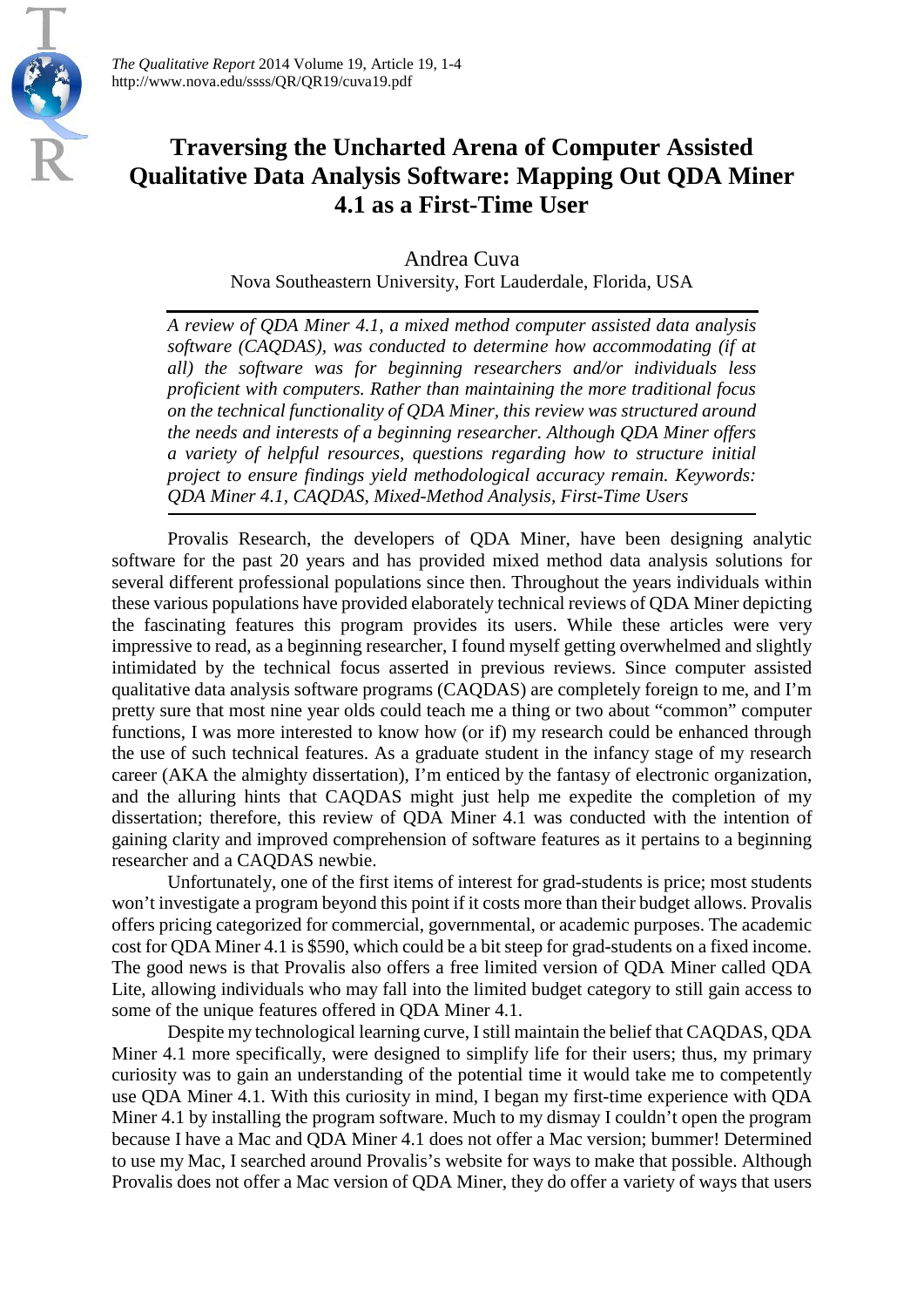could run their software on a Mac via a virtual machine (VM; [http://provalisresearch.com/products/simstat/simstat-technical-information/mac-os/\)](http://provalisresearch.com/products/simstat/simstat-technical-information/mac-os/).

Most newer Macs have BootCamp already installed in them, which (I think) allows your Mac to run on two different operating systems; if Mac users fall into this category the VM is free, however, users could still be limited by not having enough available memory space to run the program—I ran into this problem. There is also an additional windows certification requirement, which, if a Mac user doesn't already have, will lead to additional costs in order to satisfy this requirement—I wasn't interested in paying for an operating system that I no longer used. Based on Provalis's detailed explanation of available VMs, it seems like users would have to purchase a VM, rather than selecting a free VM, to ensure that QDA Miner 4.1 runs most effectively.

After giving BootCamp a whirl, I attempted Virtual Box, one of the free VMs that Provalis suggested, but I didn't have any luck with that program either—I'm sure it would have worked just fine if I understood how to navigate through it, but since I had no clue, it turned into something else I needed to learn and I didn't want to invest the extra time it would have required me to do so. If I hadn't committed to writing this review these initial challenges would have eliminated my interest with learning anything more about QDA Miner 4.1. I did, however, commit to writing this review, so rather than running for the hills; I retrieved my old laptop and attempted to install QDA Miner on that good ol' machine. Oh but wait, silly me! I must have forgot that I had a Mac now because my old laptop had blue screened on me one too many times! I'll spare you from the extra details on that, but it's important to note that I did stumble upon several discouraging and time-consuming roadblocks prior to even getting QDA Miner 4.1 to run.

Once I finally cracked the code and was able to get QDA Miner 4.1 running, I began my experience by looking through the tutorials provided under "support" on Provalis's website [\(http://provalisresearch.com/resources/tutorials/\)](http://provalisresearch.com/resources/tutorials/). There were 30 different QDA Miner specific video tutorials, which were divided into seven categories including: overview, getting started, data management tasks (working with cases and variables), codebook management and coding, computer assistance to coding, analysis of variables and coding, and exporting, auditing and reporting. I found it useful to have access to so many video tutorials, but it was a bit challenging to follow the instructions provided in text boxes and absorb the entire visual benefits of the tutorial—perhaps the inclusion of voice guided instructions rather than the text boxes provided could help enhance the learning experience for beginning users.

If video tutorials aren't your thing, there is also a 240-page user manual available for download [\(http://provalisresearch.com/resources/manuals-2/\)](http://provalisresearch.com/resources/manuals-2/). If you're like me and still like to print and mark up your documents, I recommend using your student print card or stocking up on ink cause it's a big one. All joking aside though, it's cool that Provalis provides its users with a PDF option so at least you have the option to print or keep it green. Oh and don't worry if you're not the video tutorial or the reading type, because Provalis also offers on-site training, courses and workshops, web training, and webinars [\(http://provalisresearch.com/resources/webinars/\)](http://provalisresearch.com/resources/webinars/); I'd definitely take advantage of those options!

Ok, I know I said I wasn't going to get all techy in this review, but the techy stuff is what gives QDA Miner 4.1 its value, so here is my translation of what QDA Miner 4.1 has to offer.

One of the most daunting tasks of conducting research is keeping every little bit of information organized so that it can be easily located when needed, so my second fantasy would be that I could find a CAQDAS that allowed me to store all of my research information from start to finish (including the literature collected for my lit review). From what I gather, QDA Miner 4.1 does allow me to store all of my data in one file via a .ppj file extension. I'm not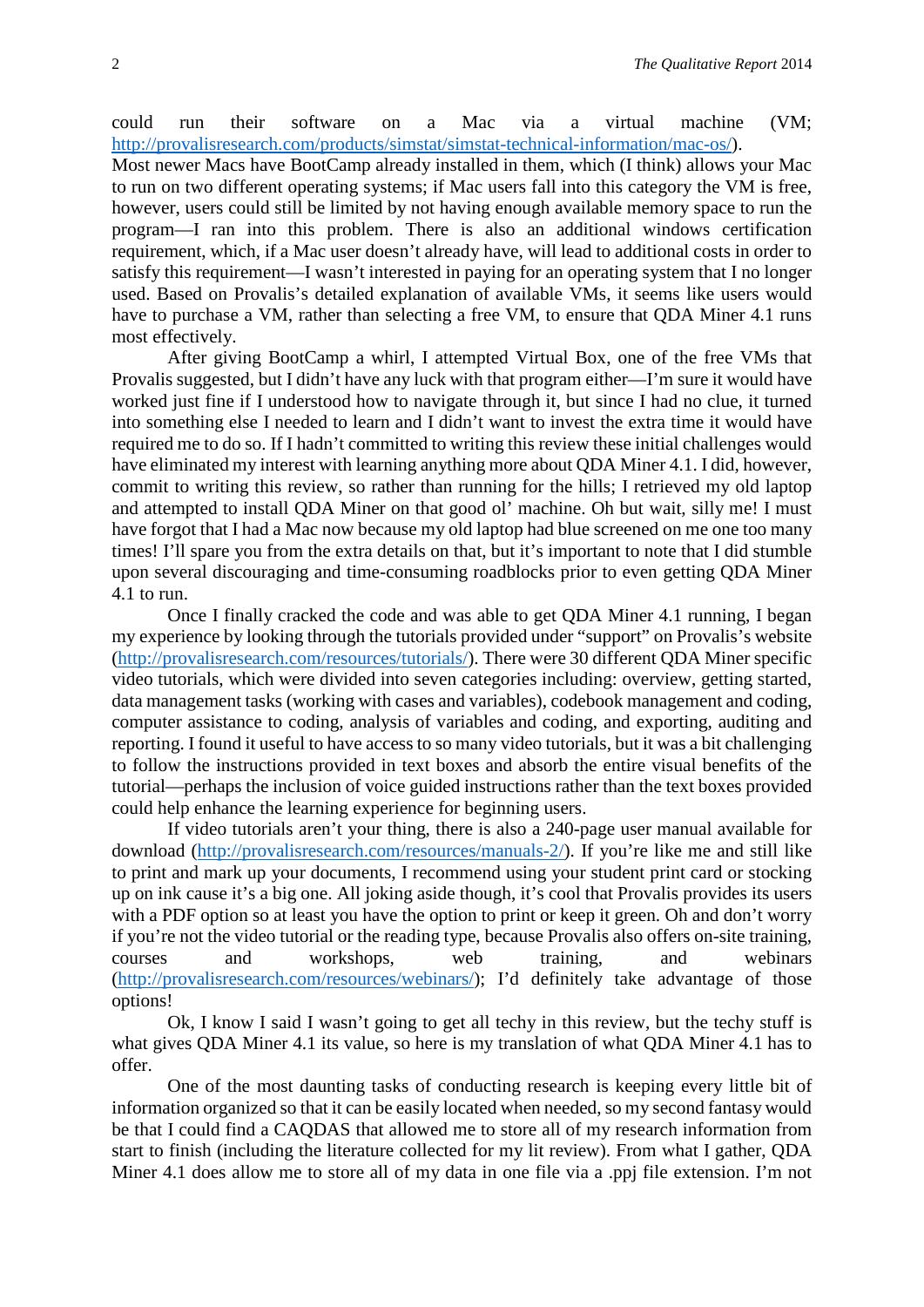going to act like I know what a .ppj file extension is, but it seems to be the component that's responsible for information on QDA Miner 4.1 to be synced onto cloud-based storage like Dropbox, Skydrive, or Google Drive, which is a huge plus for anyone who has ever lost/broke a jump drive or have come face to face with the eternal blue screen!

With the variety of file types that are supported (MS Word, WordPerfect, RTF, PDF, Plain text, HTML. BMP, JPG, GIF, PNG, and WMF), it seems one would be able to store and code their entire project from start to finish on QDA MINER 4.1, but this is where I started getting a little confused. Between the user manual and the video tutorials, Provalis does a good job explaining "how to" import/export and or integrate such files into a project, but as a CAQDAS newbie, I never learned why (in which capacity) I would want to incorporate such files. For example, after learning that PDF files were supported I thought I'd be able to upload articles for my literature. To test out my assumption, I uploaded a few PDF articles, but when I opened them I noticed that the formatting had changed. One of the unique aspects of QDA Miner 4.1 is that it is programed to automatically convert PDFs into rich text format, which allows the document to benefit from all of the analytical components QDA Miner 4.1 has to offer (p.14 of user manual). Based on this discovery, I would prefer to upload smaller sections of the PDF after gaining familiarity with the proper structure of the document to avoid producing any citation errors.

Once you've gotten all of your usable data imported and/or uploaded into a project file in QDA Miner 4.1, you can start using all of the other cool sounding features that allow you to code, track, and analyze your data. Since I can't offer the tech-specs here are some of the more fun sounding features QDA Miner 4.1 has to offer, and my translation of what each feature is used for: cluster extraction (allows for the coding of similarly worded sentences and/or paragraphs), code similarity analysis (expedites the process of finding and linking similar sections to previously coded information), hyperlinking (allows for code to be linked to other cases, files, or websites), geo-referencing and time tagging date (allows for the inclusion of location, location retrieval and coding (selects sentences containing specific dates and/or locations), code combination features (computes statistics for various code combinations), graphic highlighting (allows parts of or whole images to be coded), proximity plotting (depicted through the use of bar charts), multidimensional scaling plots (in 2D and 3D), and dendograms (tracks the frequencies of coded items).

Based on all of these intricate functions, it is clear that the designers of QDA Miner have created a CAQDAS that provides its users with out-of -the box innovative ways to analyze and showcase their findings. As a rookie user, however, I found myself rather confused regarding how to properly structure my project. What I understood after reading through the user manual (p. 7) is that each project is comprised of cases and variables, which in my mind translates similarly to a category-subcategory type of structure—most closely reflective of generating quantitative results. I wasn't able however, to find clarity on why I would want to structure my data in such a way if I were to run my data through a qualitative analysis (Blank, 2004).

Since QDA Miner is "considered by many to be the only true mixed-methods qualitative data analysis software on the market today" [\(http://provalisresearch.com/products/qualitative-data-analysis-software/\)](http://provalisresearch.com/products/qualitative-data-analysis-software/), I'd attribute my confusion as being largely reflective of my novelty with this program and CAQDAS in general. Rookie or not, however, the bulk of my research will be conducted qualitatively; thus, not having clarity on how to properly structure my data to yield proper qualitative results is an area of concern that if not clarified, may dissuade me from using this program. Note: aside from QDA Miner 4.1, Provalis also offers a program called WordStat, which is said to provide analysis of "open-ended responses, interview or focus group transcripts" [\(http://provalisresearch.com/products/content-analysis-software/\)](http://provalisresearch.com/products/content-analysis-software/); I did not review this